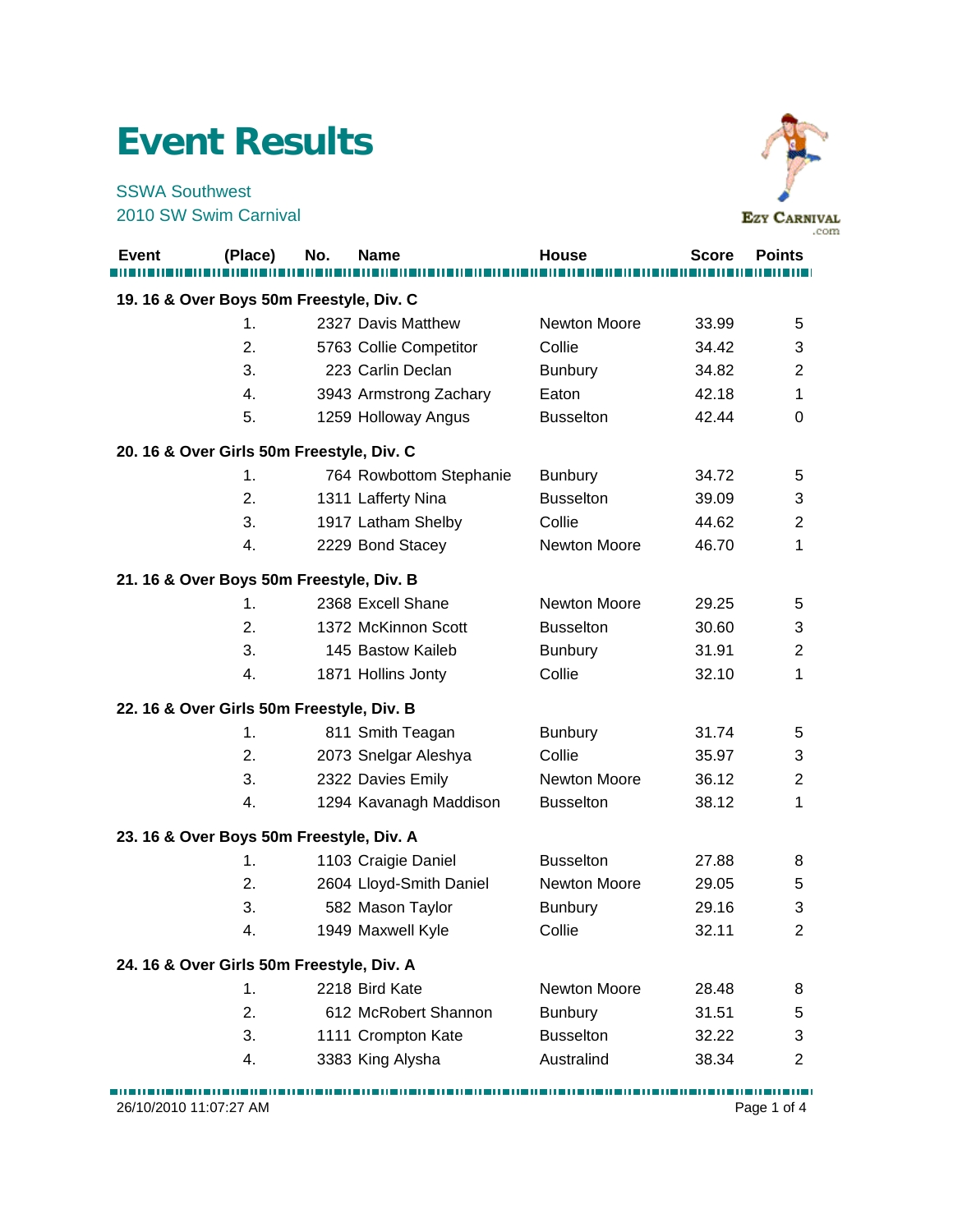| <b>Event</b>                              | (Place) | No. | Name                                         | <b>House</b>        | <b>Score</b> | <b>Points</b>             |
|-------------------------------------------|---------|-----|----------------------------------------------|---------------------|--------------|---------------------------|
|                                           |         |     |                                              |                     |              |                           |
| 31. 16 & Over Boys 50m Butterfly, Div. A  |         |     |                                              |                     |              |                           |
|                                           | 1.      |     | 1103 Craigie Daniel                          | <b>Busselton</b>    | 30.47        | 8                         |
|                                           | 2.      |     | 582 Mason Taylor                             | <b>Bunbury</b>      | 35.40        | 5                         |
|                                           | 3.      |     | 2368 Excell Shane                            | Newton Moore        | 35.94        | 3                         |
|                                           | 4.      |     | 1871 Hollins Jonty                           | Collie              | 41.56        | $\overline{2}$            |
| 32. 16 & Over Girls 50m Butterfly, Div. A |         |     |                                              |                     |              |                           |
|                                           | 1.      |     | 2218 Bird Kate                               | <b>Newton Moore</b> | 31.80        | 8                         |
|                                           | 2.      |     | 1294 Kavanagh Maddison                       | <b>Busselton</b>    | 47.76        | 5                         |
| 33. OPEN Boys 100m Backstroke, Div. A     |         |     |                                              |                     |              |                           |
|                                           | 1.      |     | 582 Mason Taylor                             | <b>Bunbury</b>      | 1:25.69      | 8                         |
|                                           | 2.      |     | 1337 MacShane Jobe                           | <b>Busselton</b>    | 1:31.52      | 5                         |
|                                           | 3.      |     | 5763 Collie Competitor                       | Collie              | 1:33.83      | 3                         |
|                                           | 4.      |     | 2368 Excell Shane                            | Newton Moore        | 1:37.37      | $\overline{2}$            |
|                                           | 5.      |     | 3934 Young Reece                             | Australind          |              | 1                         |
| 34. OPEN Girls 100m Backstroke, Div. A    |         |     |                                              |                     |              |                           |
|                                           | 1.      |     | 2218 Bird Kate                               | Newton Moore        | 1:11.06      | 8                         |
|                                           | 2.      |     | 5732 Australind Competitor                   | Australind          |              | 5                         |
|                                           | 3.      |     | 811 Smith Teagan                             | <b>Bunbury</b>      | 1:21.98      | $\ensuremath{\mathsf{3}}$ |
|                                           | 4.      |     | 1142 Donovan Charlotte                       | <b>Busselton</b>    | 1:46.69      | $\overline{2}$            |
|                                           | 5.      |     | 5760 Collie Competitor                       | Collie              |              | 1                         |
|                                           |         |     | 47. 16 & Over Boys 50m Breaststroke, Div. B  |                     |              |                           |
|                                           | 1.      |     | 1949 Maxwell Kyle                            | Collie              | 43.18        | 5                         |
|                                           | 2.      |     | 2327 Davis Matthew                           | Newton Moore        | 49.41        | 3                         |
|                                           | 3.      |     | 3943 Armstrong Zachary                       | Eaton               | 1:03.13      | $\overline{2}$            |
|                                           | 4.      |     | 542 Lawver Stefan                            | <b>Bunbury</b>      | 1:04.18      | 1                         |
|                                           |         |     | 48. 16 & Over Girls 50m Breaststroke, Div. B |                     |              |                           |
|                                           | 1.      |     | 811 Smith Teagan                             | <b>Bunbury</b>      | 46.02        | 5                         |
|                                           | 2.      |     | 1142 Donovan Charlotte                       | <b>Busselton</b>    | 49.14        | $\ensuremath{\mathsf{3}}$ |
|                                           | 3.      |     | 2229 Bond Stacey                             | Newton Moore        | 51.91        | $\overline{c}$            |
|                                           | 4.      |     | 2073 Snelgar Aleshya                         | Collie              | 55.95        | 1                         |
|                                           |         |     | 49. 16 & Over Boys 50m Breaststroke, Div. A  |                     |              |                           |
|                                           | 1.      |     | 582 Mason Taylor                             | <b>Bunbury</b>      | 41.09        | 8                         |
|                                           | 2.      |     | 1511 Schreurs Sam                            | <b>Busselton</b>    | 42.14        | 5                         |
|                                           | 3.      |     | 2604 Lloyd-Smith Daniel                      | Newton Moore        | 42.70        | 3                         |
|                                           | 4.      |     | 1871 Hollins Jonty                           | Collie              | 42.81        | 2                         |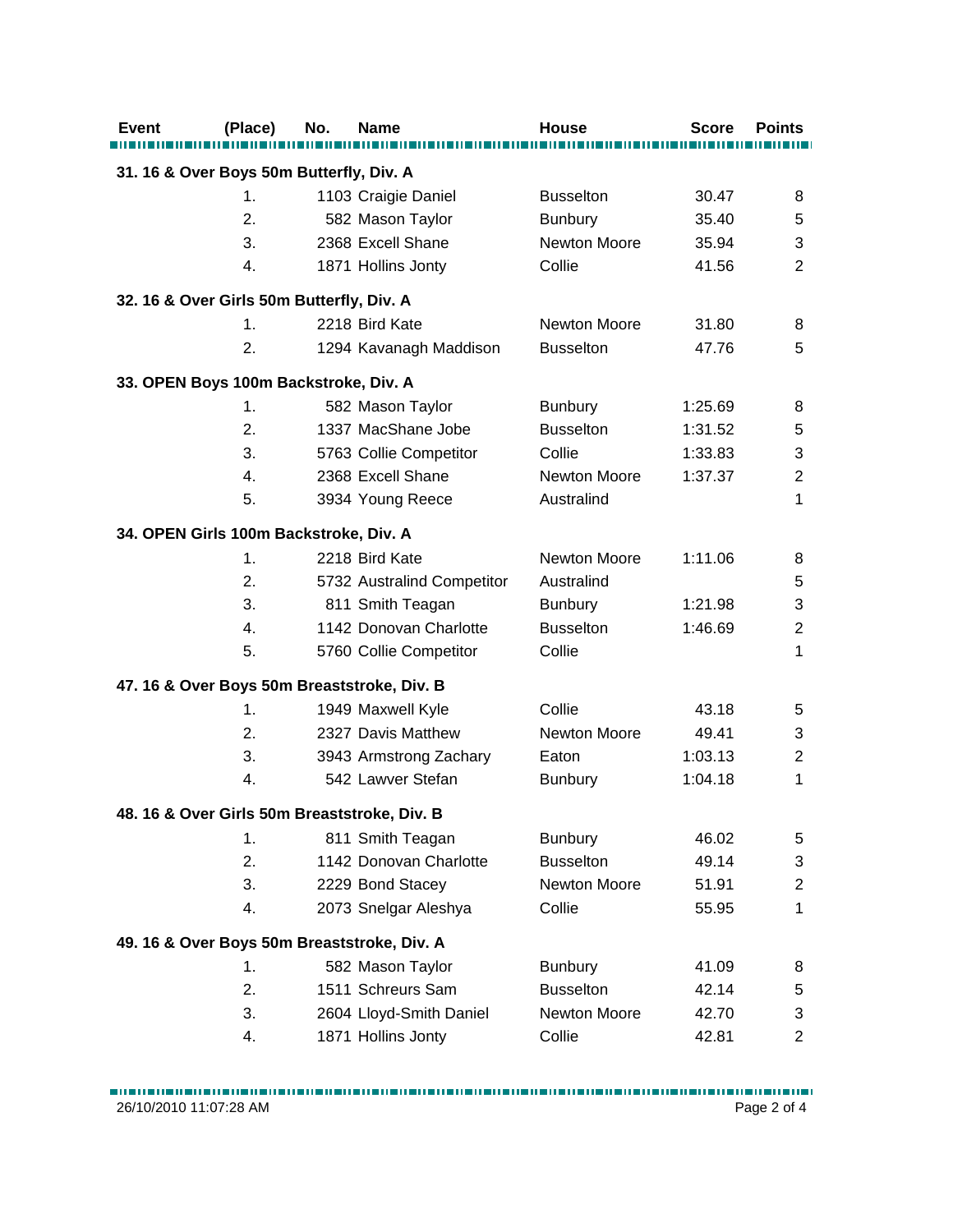| <b>Event</b> | (Place)                                    | No. | Name                                           | House               | <b>Score</b> | <b>Points</b>  |
|--------------|--------------------------------------------|-----|------------------------------------------------|---------------------|--------------|----------------|
|              |                                            |     |                                                |                     |              |                |
|              |                                            |     | 50. 16 & Over Girls 50m Breaststroke, Div. A   |                     |              |                |
|              | 1.                                         |     | 2218 Bird Kate                                 | <b>Newton Moore</b> | 37.58        | 8              |
|              | 2.                                         |     | 764 Rowbottom Stephanie                        | <b>Bunbury</b>      | 46.02        | 5              |
|              | 3.                                         |     | 1294 Kavanagh Maddison                         | <b>Busselton</b>    | 49.09        | 3              |
|              | 4.                                         |     | 1901 King Breanna                              | Collie              | 49.13        | $\overline{2}$ |
|              | 57. 16 & Over Boys 100m Freestyle, Div. A  |     |                                                |                     |              |                |
|              | 1.                                         |     | 1103 Craigie Daniel                            | <b>Busselton</b>    | 1:06.98      | 8              |
|              | 2.                                         |     | 582 Mason Taylor                               | <b>Bunbury</b>      | 1:09.69      | 5              |
|              | 3.                                         |     | 2368 Excell Shane                              | Newton Moore        | 1:10.11      | 3              |
|              | 4.                                         |     | 1871 Hollins Jonty                             | Collie              | 1:15.78      | $\overline{2}$ |
|              | 58. 16 & Over Girls 100m Freestyle, Div. A |     |                                                |                     |              |                |
|              | 1.                                         |     | 2218 Bird Kate                                 | Newton Moore        | 1:02.61      | 8              |
|              | 2.                                         |     | 811 Smith Teagan                               | <b>Bunbury</b>      | 1:10.16      | 5              |
|              | 3.                                         |     | 1111 Crompton Kate                             | <b>Busselton</b>    | 1:12.34      | 3              |
|              | 4.                                         |     | 1901 King Breanna                              | Collie              | 1:34.05      | $\overline{2}$ |
|              |                                            |     | 61. 16 & Over Girls 4x50m Medley Relay, Div. A |                     |              |                |
|              | 1.                                         |     | 15 Bunbury - Team                              | <b>Bunbury</b>      | 2:43.82      | 13             |
|              | 2.                                         |     | 7 Newton Moore - Team                          | Newton Moore        | 2:48.01      | 8              |
|              | 3.                                         |     | 2 Busselton - Team                             | <b>Busselton</b>    | 3:05.23      | 5              |
|              | 4.                                         |     | 3 Collie - Team                                | Collie              | 3:07.02      | 3              |
|              |                                            |     | 62. 16 & Over Boys 4x50m Medley Relay, Div. A  |                     |              |                |
|              | 1.                                         |     | 2 Busselton - Team                             | <b>Busselton</b>    | 2:24.35      | 13             |
|              | 2.                                         |     | 7 Newton Moore - Team                          | Newton Moore        | 2:44.14      | 8              |
|              | 3.                                         |     | 3 Collie - Team                                | Collie              | 3:00.60      | 5              |
|              | 4.                                         |     | 15 Bunbury - Team                              | <b>Bunbury</b>      | 3:02.47      | 3              |
|              | 5.                                         |     | 17 Eaton - Team                                | Eaton               | 3:05.70      | $\overline{2}$ |
|              |                                            |     |                                                |                     |              |                |
|              | 75. 16 & Over Boys 50m Backstroke, Div. B  |     |                                                |                     |              |                |
|              | 1.                                         |     | 2604 Lloyd-Smith Daniel                        | <b>Newton Moore</b> | 45.66        | 5              |
|              | 2.                                         |     | 1147 Down Jason                                | <b>Busselton</b>    | 50.41        | 3              |
|              | 3.                                         |     | 3943 Armstrong Zachary                         | Eaton               | 53.69        | $\overline{2}$ |
|              | 76. 16 & Over Girls 50m Backstroke, Div. B |     |                                                |                     |              |                |
|              | 1.                                         |     | 811 Smith Teagan                               | <b>Bunbury</b>      | 38.36        | 5              |
|              | 2.                                         |     | 2322 Davies Emily                              | <b>Newton Moore</b> | 43.56        | 3              |
|              | 3.                                         |     | 1901 King Breanna                              | Collie              | 49.89        | $\overline{c}$ |
|              | 4.                                         |     | 1197 Garland Juliane                           | <b>Busselton</b>    | 52.20        | 1              |